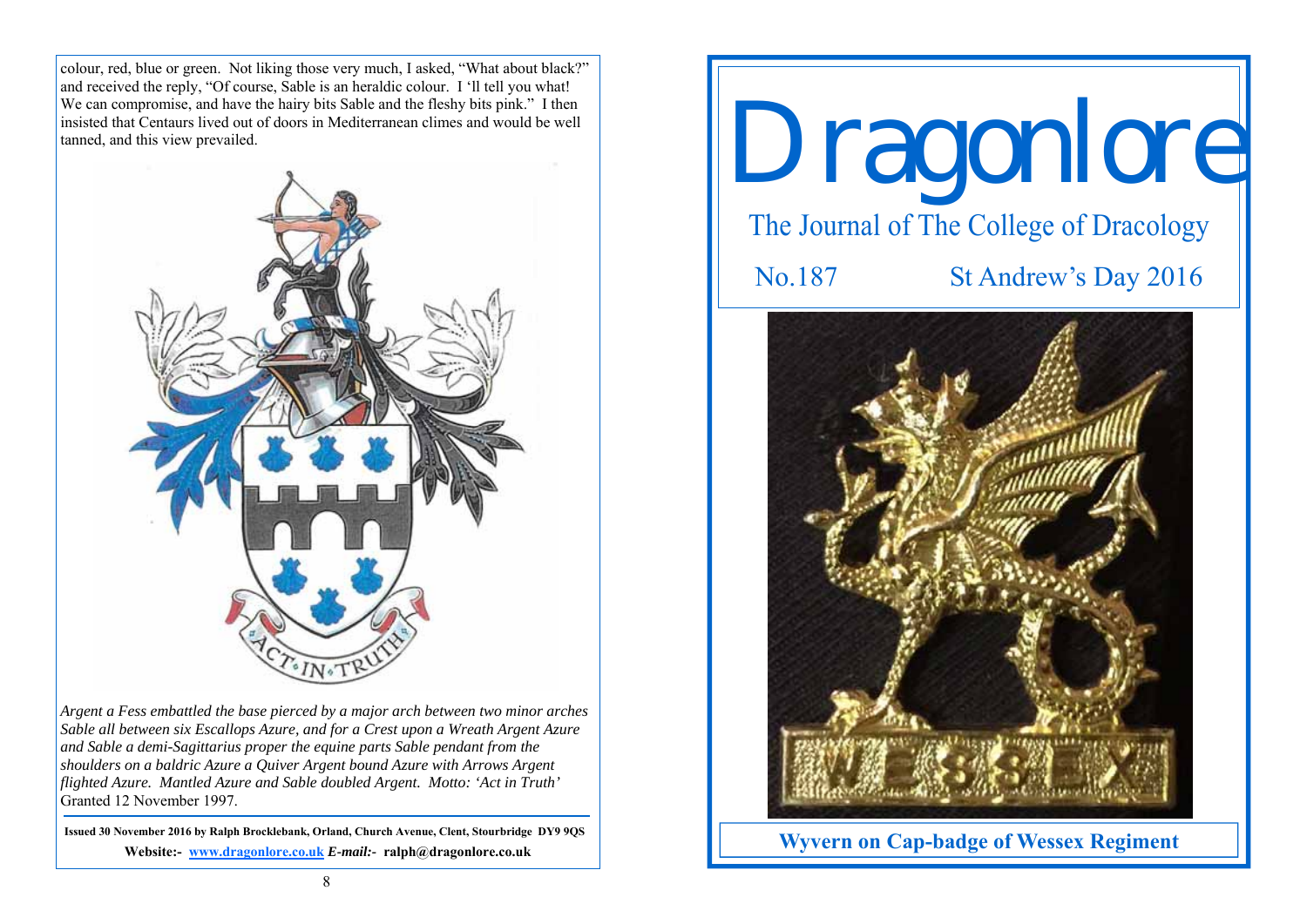

## **The College of Dracology for the Study of Fabulous Beasts**



It is some time since we appeared on St Andrew's Day. In 2013 we showed a picture of him as seen in Leonardo's painting of the Last Supper. Well known locally as the Patron Saint of Scotland, he also patronizes Greece, Romania, Russia and Barbados, so what with expatriate communities of Scots throughout the Commonwealth, his feast day of 30 November is now celebrated worldwide.

The cap-badge on the cover was a present from Roger Seabury, and this issue of Dragonlore should be dedicated to him, as he provided the bulk of its content. The Wessex Regiment was an infantry unit of the Territorial Army, covering the area of several West Country counties whose regiments were amalgamated, and commemorates the Wyvern totem of the ancient Saxon Kingdom of that name. It is curious that the modern British Army likes to refer to the past for the titles of its

units, another example being the former Royal Mercian & Lancastrian Yeomanry, an amalgamation of some West Midland regiments which had the two-headed eagle on the red rose of Lancaster for its badge, as seen in No 53, now seen here in colour (*right*). Having coloured enamel patches on an army cap-badge was most unusual, and put up the price considerably. There is actually not much evidence that the two-headed eagle was the totem of Mercia, but it makes for a good badge. On the other hand, there is no doubt that Wessex used the two-legged Dragon as its totem, even up to



the Battle of Hastings. It was not until the Tudors came to London and brought their four-legged Dragon with them that the Heralds were obliged to think of another name for the ancient two-legged variety. I believe that the four-legged Dragon arose from a confusion between Dragons and Griffins. Wessex and Mercia were two of the seven kingdoms into which Saxon England was divided before they had a common King, and each was shired (that is to say, sheared or divided) into five parts. Wessex later conquered the adjacent Kingdom of Devon and added it as a sixth shire, and when the Normans came they made each of the shires into a county, so that Wessex and Mercia as such lost their identity. Meanwhile the Saxon Kingdoms of Essex, Kent and Sussex each became a Norman county and so kept their identities intact. Wessex remained a mere historical reference until Thomas Hardy revived the name for the West Country areas he wrote about in his novels. Now it is widely accepted as the name for the region or area, and has even received royal approval with the bestowal of the title Earl of Wessex upon Prince Edward. Perhaps one day Mercia will be similarly recognized. There is already a West Mercia Police Force!



## **ROGER SEABURY'S ARMS**

Since this issue is full of Roger's work, we may as well finish with his arms, which have a fabulous beast as the crest. When first proposed, the shield had waves of the sea in base, but they were banned as an overdone cliché, so we settled on sea shells. The black bit is a stylised entrance to a borough or else an old-fashioned stage proscenium, stage-craft being one of Roger's specialities. The finished shield was much admired by Cecil Humphery-Smith. For the crest, Roger being a champion archer, I had proposed a Sagittary proper, but Garter insisted it should be an heraldic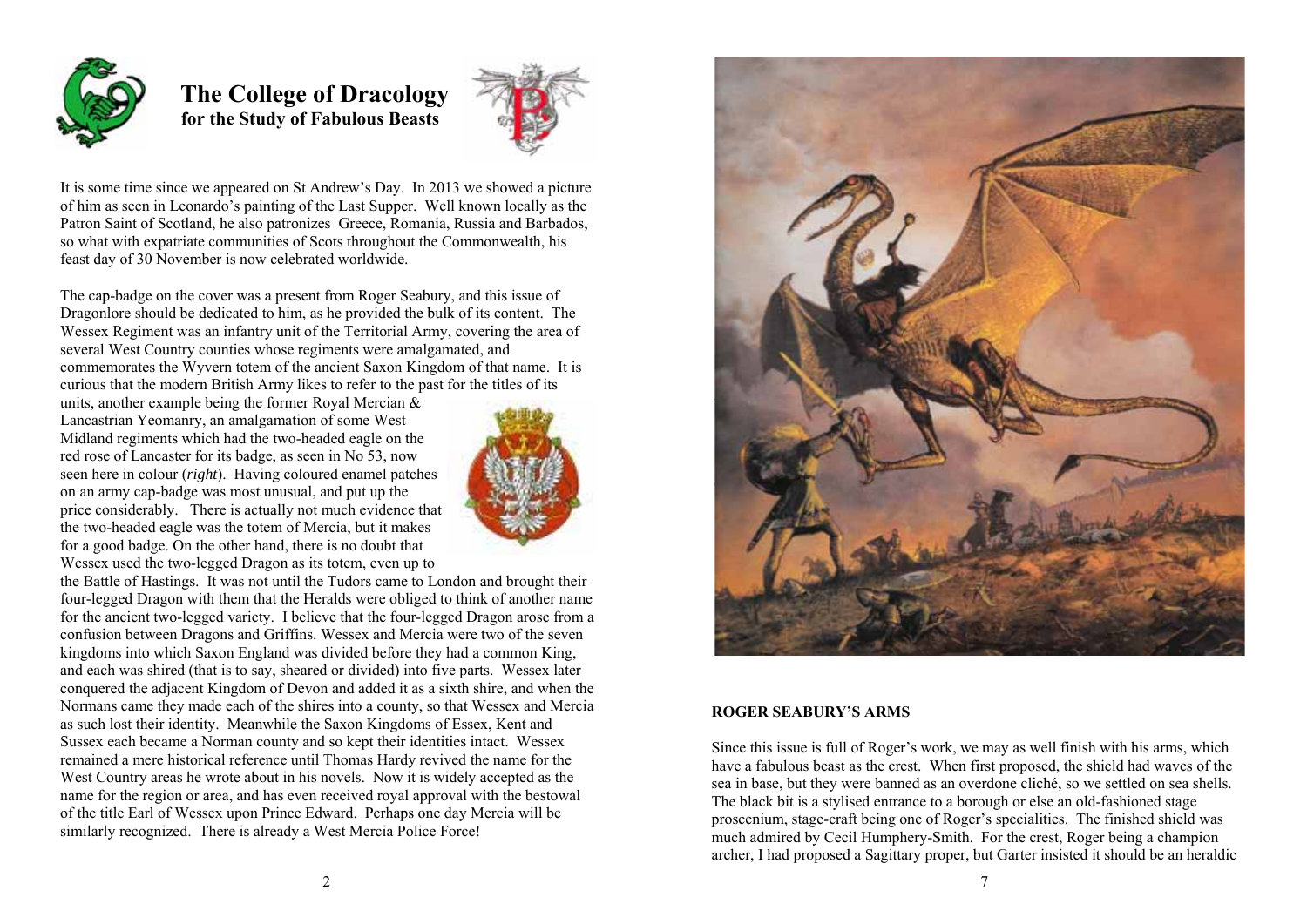## **TOLKIEN FANTASIES**

Roger has recently unearthed two old calendars with pictures of Dragons, one showing Smaug, from Tolkien's story of the Hobbit (*below*) and the other a fantasy Dragon painted by Ted Nasmith to illustrate a scene from another Tolkien work, *The Return of the King* (*opposite*).

Fantasy artists have had great fun illustrating Tolkien's version of the Dragon he called Smaug, not all of them the same. This one is rather emaciated compared with others we have seen. I am not at all sure that these artists really understood the true nature of Dragons, which were fairly well stabilised by the medieval illustrators of Bestiaries. On the other hand, one might think that recent imaginations are just as valid as more ancient ones, and it is always fun to see what they come up with.



## **ROGER'S RESEARCHES**

In No 184, under the heading "Some Mediterranean Monsters," we briefly described some of Roger's discoveries in Italy, but at that time the computer was reluctant to reveal the pictures that had been placed in its scanned store. Now, after some expert advice, they are available. First was a giant mural welcome to Ravello with its strange beast (*below*)



Next were a couple of Griffins from the ruins of Herculaneum (*bottom and top of next page*).